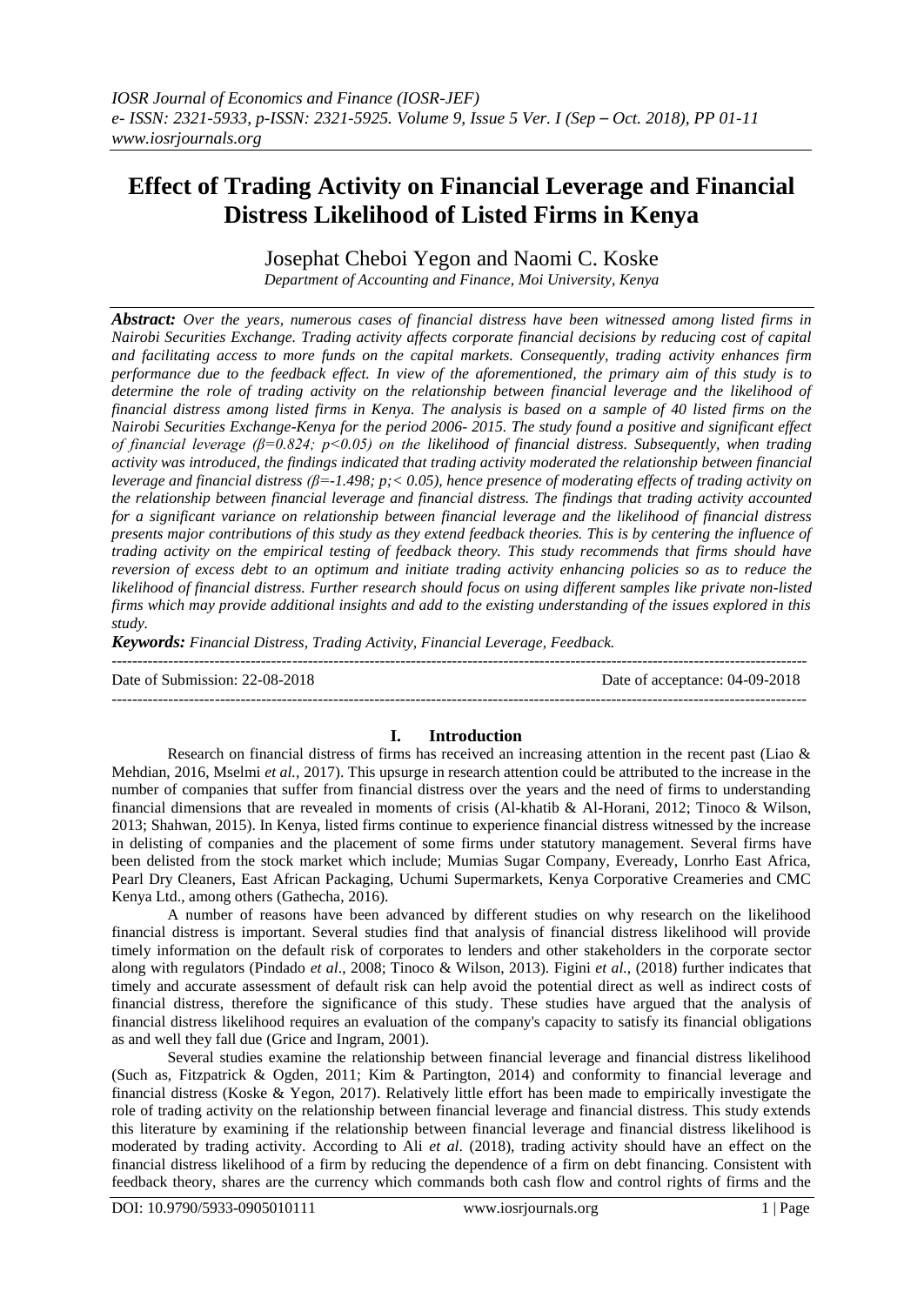tradability of this currency plays a central role in the governance, valuation, and performance of firms (Fang *et al.,* 2009). According to Amihud and Mendelson (2012) the liquidity of the company"s own securities is another important factor affecting a company"s value. The liquidity of a company"s stocks and bonds can reduce its cost of capital and increase its market value (Cheung *et al.,* 2015; Loukil, 2015). These are noted as a reflection for further research and points to the need for investigation on the possibility that trading activity can be a moderating variable on the relationship between financial leverage and financial distress.

This study will also contribute to the financial distress likelihood literature in terms of methodology. Extant literature is limited to the period prior to the global financial crisis, therefore, the findings might not be directly applicable to the post global financial crisis conditions. Therefore, this study will extend the default risk research to the post global financial crisis period, as well as, extend methodology to both cross-sectional and time-series dimensions in the Kenyan context.

# **II. Kenyan Context**

This study will focus on examining the moderating effect of trading activity on the relationship between financial leverage and financial distress likelihood among listed firms in Nairobi Securities Exchange, Kenya. The Nairobi Securities Exchange(NSE) was formed in 1954 as a voluntary organization under the Societies Act in the name Nairobi Stock Exchange and was charged with the responsibility of developing the securities market and regulating trading activities. The NSE is regulated by the Capital Markets Authority whose function is overseeing the affairs of listed companies (NSE, 2015).

Firms listed in Nairobi Securities Exchange are expected to be financially stable in order to build investors" confidence and contribute to economic growth (Gatheca, 2016). The Nairobi Securities Exchange has the mandate to develop policies and guidelines so as to ensure efficient market operations. The companies listed are expected to be financially sound although this has not been the case as some of them default their financial obligation leading to their subsequent delisting (Kipruto, 2013). Kenyan listed firms have been affected by defaulted financial obligations leading to delisting and or closure (Maina, 2012). A series of defaults by listed firms in Nairobi Securities Exchange and inconclusive findings in literature make Kenya an interesting case in which to investigate the role of trading activity on the relationship between financial leverage and the likelihood of financial distress.

# **III. Theoretical Framework**

This study explores the moderating role of trading activity on the relationship between financial leverage and financial distress by drawing on feedback theory. The feedback theory was first formulated by Subrahmanyam and Titman (2001) in their seminal paper examining the feedback from stock prices to cash flows. The feedback theory hypothesizes that, a firm's stock price affects how the firm is perceived by its stakeholders. In turn, these perceptions ultimately affect the firm's cash flow as they influence the stakeholder"s investment decisions (Subrahmanyam & Titman, 2001).

Khanna and Sonti (2004) and Fang *et al*., (2009) assert that liquid market stimulates trading of informed investors, which makes prices more informative and facilitates decision making within the firm, thereby improving firm performance. Cheung *et al* (2015) extended this argument by arguing that trading activity can enhance the informativeness of stock prices and consequently, managers learn from informative stock prices and make value-enhancing corporate decisions. Hirschleifer *et al*., (2006) argue that feedback from stock prices to future cash flows can arise for a variety of reasons. For example, a higher stock price may provide a cheap source of finance for making investments and may help firms attract customers and employees. This is because trading activity affects market prices and consequently provides feedback from security prices to cash flows. In discussing the role of feedback in a model with irrational traders, Hirshleifer *et al*., (2006) show that such traders may survive in financial markets when their trades affect firm value. Loukil (2015) explores how feedback prices influence firms' investment on asset liquidity through trading activity. The empirical results show that high trading activity encourages firms to invest more thus demonstrate the link between stock markets and the current business activity of the firm.

Therefore, trading activity strengthens feedback prices effects on managerial decisions and investment choices. Consequently, managers learn from informative stock prices and make value-enhancing corporate decisions. Moreover, a higher stock price may help firms attract customers and thus may provide funds for financing investment activities. Thus, it is important to review the moderating role of trading activity on the relationship between financial leverage and financial distress.

# **2.5 The Relationship between Financial Leverage and Financial Distress**

A firm is identified as financially distressed if it defaults its debt payments obligations. This indicates that debt contracts strain financial resources and thus lead to financial distress in firms (Koh *et al*., 2015). Scholars such as Chancharat *et al*., (2010) find that differences exist in the factors which determine whether companies enter different states of financial distress. Specifically, distressed companies have a higher leverage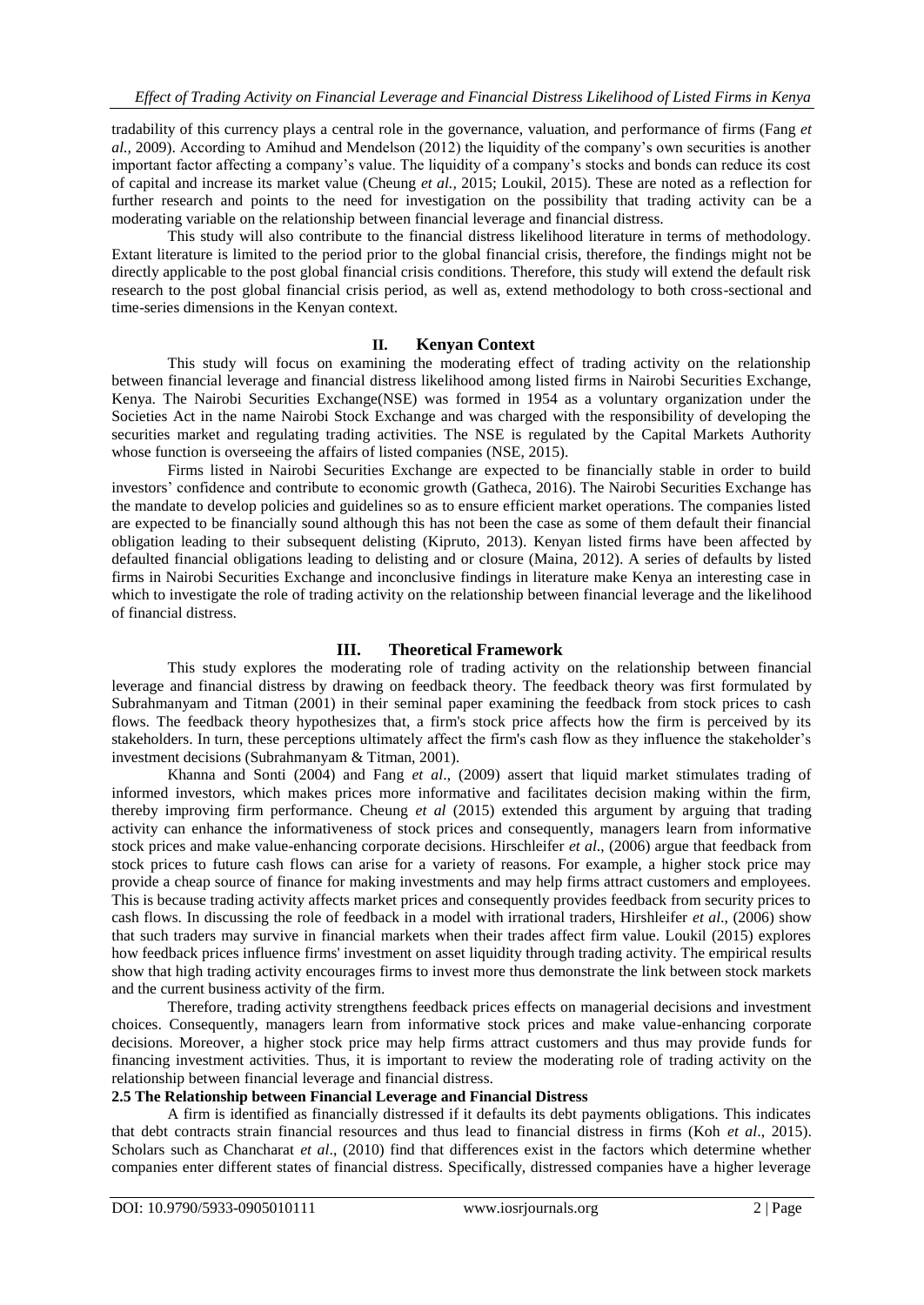compared to active companies. Of the significant variables, a higher level of financial leverage increases financial distress (Kim and Partington, 2014).

Early studies interrogating the role of financial leverage on firm financial health found varied results. In a study aimed at investigating the impact of debt financing on financial distress of firms listed in Palestine stocks exchange, Abu-Rub (2012) used a sample of 28 firms over a five-year period The results showed that debt financing had a positive and significant effect on return on equity. The research result was in line with that by Perinpanathan (2014) whose study concluded that debt financing had a negative but insignificant impact on the firm"s profitability. These findings were however at variance with those by Chancharat *et al.,* (2007) who found that financially distressed companies have higher leverage compared to active companies. Caskey *et al.,* (2012) generally found that leverage positively predicts the probability of distress as firms with high leverage are more exposed to a systematic distress factor.

In Kenya, Muigai (2016) found that financial leverage had a negative and significant effect on financial distress of listed non-financial corporations. This finding is in line with the findings by Mwangi *et al*. (2014) who found a statistically significant negative relationship between financial leverage and profitability. This finding is in agreement with those by Zeitun and Tian (2014) and Maina and Ishmail (2014) who showed a negative and significant relationship between debt and profitability. The findings however differ with that by Kodongo *et al.* (2014) found that financial leverage had no effect on the Tobin"s Q. This finding differed with that by Zeitun and Tian (2014) whose similar study showed a significant negative relationship between financial leverage and Tobin"s. Baimwera and Muriuki (2014) found liquidity and leverage to have no significant influence in determining corporate financial distress. This result was however inconsistent with similar empirical studies carried out by Ghosh *et al.,* (2000) which postulated a positive relationship between financial leverage and financial distress likelihood of the firm.

Di Patti *et al*., (2015) found that, ceteris paribus, a 10 % point increase in leverage is associated with almost a 1 % point higher probability of default. Tsuruta (2016) found that leverage has a negative effect on average firm performance which shows that highly leveraged firms have a greater probability of financial distress. Therefore, an evaluation of a firm"s financial leverage is important in the establishment of the likelihood of financial distress.

# **The Moderating Role of Trading Activity**

Past empirical studies have overlooked the potential role of trading activity as a moderator on the relationship between financial leverage and the likelihood of financial distress. Trading activity is an important variable in organizational outcomes. Because stock shares represent investors commands for a firm"s cash flow and control rights, the tradability of stock shares plays an important role in the governance effectiveness, operating performance, and valuation of the firms (Wu & Liu, 2011). Loukil (2015) argues that trading activity affects corporate financial decisions by reducing cost of capital and facilitating access to more funds on the capital markets. Hence, firms with more tradeable stocks have less financial constraints and may pursue investments even if their projects are risky. An increase in trading activity may help managers to attract new funding for investment projects and support value-enhancing activities such as corporate governance and market monitoring (Cheung *et al.,* 2015).

Bharath *et al.,* (2013) study the role of trading activity in block holder"s threat of exit and conclude that trading activity magnifies the effect of block ownership on firm value. Subrahmanyam and Titman (2001) argue that how the firm is perceived by its stakeholders can be influenced by a firm's stock price and trading volume. These perceptions will influence investment decisions of stakeholders, which ultimately affect the firm's cash flow (Amihud & Mendelson, 2012). Thus, trading activity can act as a catalyst to reduce financial distress. Brogaard *et al.* (2017) find two mechanisms through which trading activity reduces firm default risk; improving stock price informational efficiency and facilitating corporate governance by block holders. Fang *et al*., (2009) find that trading activity has an effect on firm value, which is due to more informative stock prices and better managerial incentives.

Amihud and Mendelson (2012) find that increases in the trading of a company"s stocks and bonds led to a reduction in the company"s cost of capital and increase in its market value. Moreover, this feedback effect improves firm performance by increasing operating performance on the one hand, and relaxing financial constraints on the other. Therefore, trading activity lead to higher feedback on firms. Firms that have greater financial constraints should be more sensitive to liquidity, because trading activity enables external financing (Munoz, 2013). In light of the aforementioned studies, there is evidence of an interaction between trading activity and firms" financial resources in many ways such that trading activity could inhibit the likelihood of financial distress. Therefore, it is expected that trading activity serves as a boundary condition moderating the effect of financial leverage on financial distress.

# **IV. Material and Methods**

The population of interest in this study includes public listed firms in Nairobi Securities Exchange, Kenya.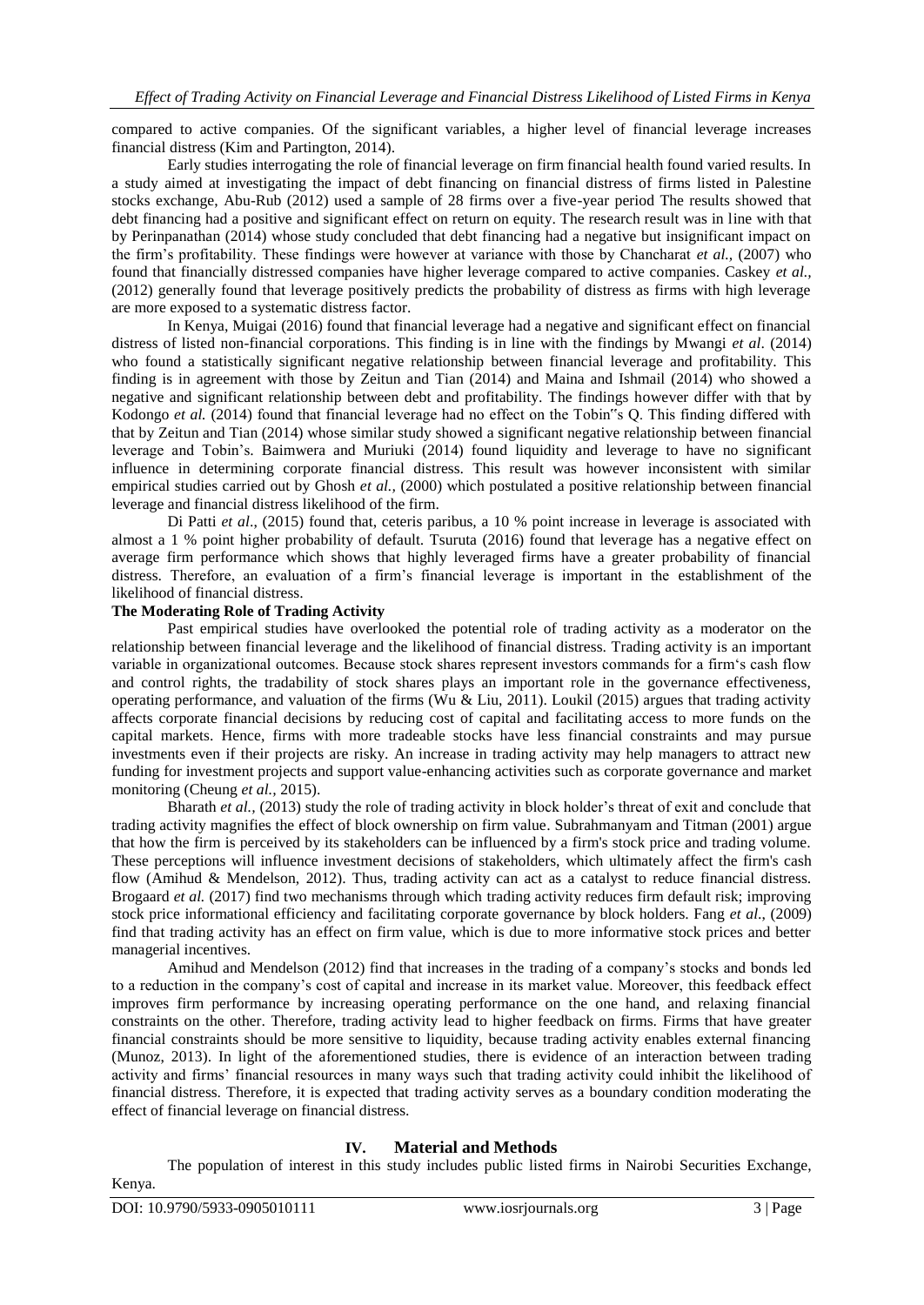*Selection Criteria:* This study focused on individual listed firms in Nairobi Securities Exchange over the period 2006-2015. The total number of listed firms in Nairobi Securities Exchange at the end of 2015 is 62.

*Inclusion Criteria:* Listed firms to be included in the study were those that were trading on the Nairobi Securities Exchange during the period 2006-2015.

*Exclusion Criteria:* The study did not consider firms that were listed after 2006 and those that were suspended or delisted during the period 2006-2015.

*Sample of Study:* Therefore, 40 firms were studied as the other firms commenced operations during the period of study or were delisted at one point during the period of study. This translated to ten firm years and a total of 400 firm-year observations. Appendix 5 provides a list of the firms studied.

*Time period:* The study period is from 2006 to 2015. The literature puts forward the argument that studying financial distress requires long data series. In addition, the period must also be characterized by different macroeconomic conditions and industry shocks (Boubaker *et al.,* 2016). Consistent with this view, the study period contains long periods and industry shocks which is mainly characterized by the global financial crisis.

This study utilized secondary data which was extracted from a number of secondary sources which include the companies" year-end financial reports in Compustat-Capital IQ and annual reports lodged in the Capital Markets Authority (CMA) library. The main data source used to obtain firms" financial information is the Global Compustat database.

The data was panel in nature as it was collected for the firms repeatedly for ten years. Shumway (2001) advocates that single period models are inconsistent due to the fact that a firm's risk for distress changes over time and its health is a function of its latest financial data. Collection of data involved visiting the Global Compustat website of the global listed firms and the information for the specific study components for Kenyan listed firms was extracted.

# **Measurement of Variables**

The study adopted financial distress likelihood as the dependent variable. Financial leverage constituted the independent variable for the study while trading activity was looked into as the moderating variable. In addition, the study controlled for firm size, firm age and industry. This section provides details of how each of the study variables were measured and operationalized.

# **Independent Variable**

*Financial leverage* was measured by total liabilities divided by total assets for firm *i* in year *t*. Financial leverage has been associated to the extent of liabilities as compared to total assets in a firm (Das *et al*., 2009; Munoz, 2013; Kim & Partington, 2014). Other studies have used a similar approach to measure financial leverage (Munoz, 2013; Kim & Partington, 2014).

# **Dependent Variable**

To assess the impact of financial leverage on the likelihood of financial distress, the Altman Z-score is used as a proxy of the converse for the likelihood of financial distress. Financial distress likelihood was measured using the Z-score for emerging markets for firm *i* in year *t*, developed and validated by Altman (1968) and reviewed by Altman and Hotchkiss (2006). The original model has been enhanced to make it applicable for private companies, non-manufacturers and emerging markets (Altman & Hotchkiss, 2006). The Z-score is examined in order to make assessment about firms' likelihood of financial distress (Altman, 2004; Altman & Hotchkiss, 2006)*.*

The study considers the financial distress predictor models to be relevant for the study. This is because the target population consists of entities that are still in operation and are therefore considered to be in one level of financial distress or another as encapsulated under the multi-staged hypothesis of firm failure. This choice is based on the finding that the model is able to provide superior accuracy in examining the likelihood of financial distress (Zouari & Abid, 2000). Further, it has been empirically found to be effective in predicting financial distress among listed firms in Kenya (Sitati & Odipo, 2011). The Z-score model is of the form:  $Z = 6.56 (X1) + 3.26 (X2) + 6.72 (X3) + 1.05 (X4)$ 

**Moderating Variable**

*Trading activity* was measured by number of shares traded in the whole year divided by number of shares outstanding at the end of the year (Amihud & Mendelson, 2012; Wu & Liu, 2011; Munoz, 2013) for firm *i* in year *t*.

# **Control Variables**

Possible confounding factors that may have an effect on financial distress were controlled. *Firm size* represents how large or small the studied firm is (Babalola, 2013). Firm size was measured by taking the natural log of total value of firm assets (Agarwal & Taffler, 2008; Brad *et al*., 2015; Doumpos *et al.*, 2015) for firm *i* in year *t*.

*Industry* differences refer to attributes common to an industry (Mauri & Michael, 1998; Lieu & Ching-Wen, 2006; Short *et al*., 2007). Industry was measured as a dummy variable by assigning "1" to firms in the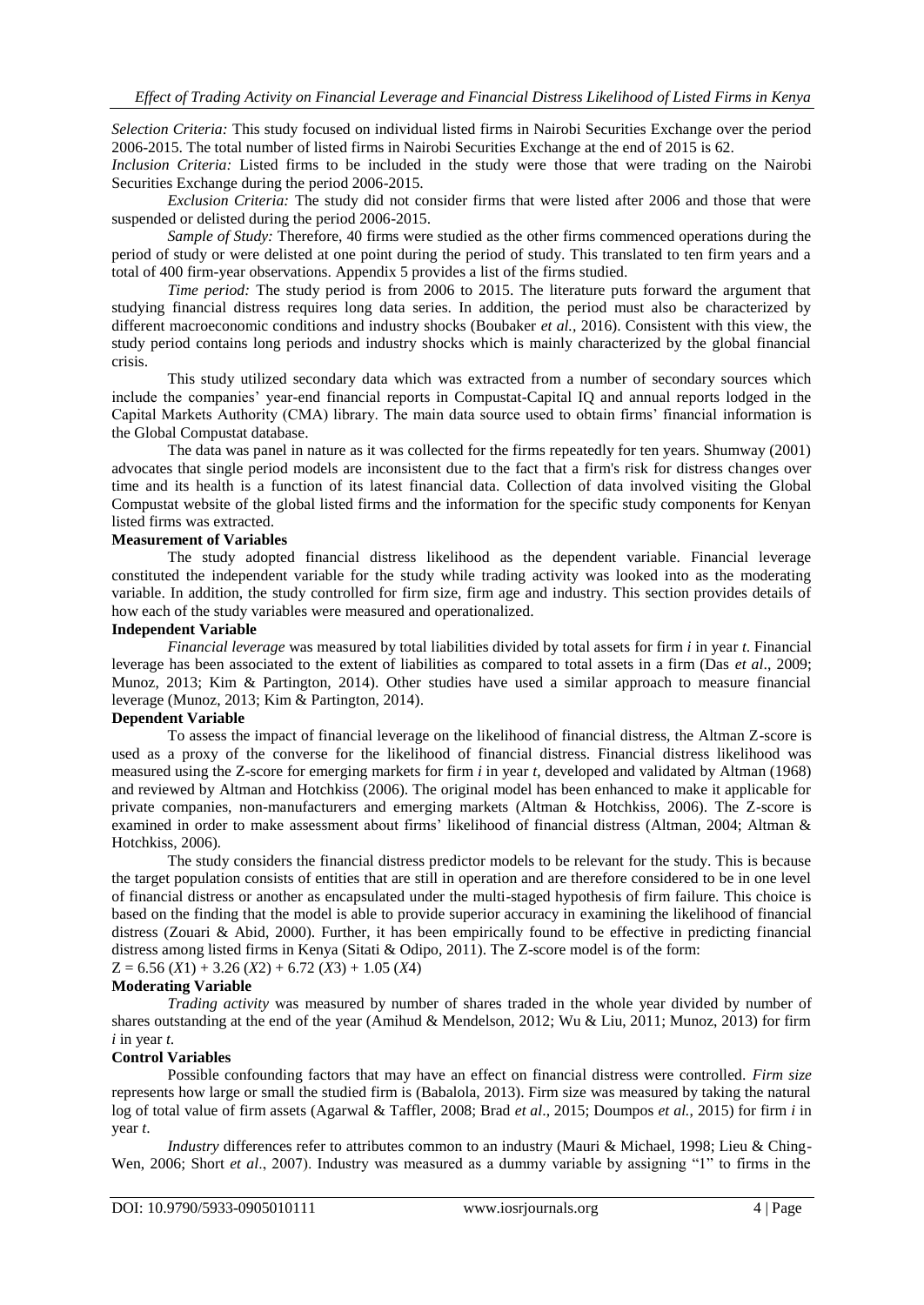manufacturing sector and "0" to the rest. This is consistent with the approach used by Barroso *et al.,* (2011) and Plambeck and Weber (2010).

*Firm age* is defined and measured as the natural log of the number of years since the firm was first listed (Shumway, 2001; Hovakimian *et al*., 2011) for firm *i* in year *t*. Shumway (2001) argues that the most meaningful measure of firm age is the number of years since listing. Firm age is therefore the number of years elapsed since the year of the company"s listing plus one. Consistent with studies by Shumway (2001) and Hovakimian *et al*., 2011 one year is added to avoid ages of zero for firm *i* in year *t.*

| Table 1 Operationalization of the Research Variables |                                  |                                                                                                                                           |                                                                      |  |  |
|------------------------------------------------------|----------------------------------|-------------------------------------------------------------------------------------------------------------------------------------------|----------------------------------------------------------------------|--|--|
| <b>Variable Type</b>                                 | Variable                         | <b>Measurement</b>                                                                                                                        | <b>References</b>                                                    |  |  |
| Dependent<br>Variable                                | Financial distress<br>likelihood | Altman's Z-score model:<br>$Z = 6.56 (X1) + 3.26 (X2) + 6.72 (X3) + 1.05 (X4)$                                                            | Altman and Hotchkiss (2006).                                         |  |  |
| Independent<br>Variable                              | Financial leverage               | Total liabilities divided by total assets for firm <i>i</i> in<br>year t.                                                                 | Munoz (2013), Kim and Partington<br>$(2014)$ .                       |  |  |
| Moderating<br>Variable                               | Trading activity                 | Number of shares traded in the whole year divided<br>by number of shares outstanding at the end of the<br>year for firm $i$ in year $t$ . | Amihud and Mendelson (2012),<br>Wu and Liu, (2011), Munoz<br>(2013). |  |  |
|                                                      |                                  |                                                                                                                                           |                                                                      |  |  |

#### **Table 1 Operationalization of the Research Variables**

#### **Source; Researcher, 2016**

### **Model Specification**

The study employed panel regression models to analyze secondary data as the secondary data collected exhibited both time series and cross-sectional dimensions. Since the study sought to determine both the main effects of financial leverage on the likelihood of financial distress as well as the moderating effects of trading activity on this relationship, four panel regression equations were specified. The study used hierarchical regression models to test the direct effects of financial leverage on the likelihood of financial distress and the moderating effect of trading activity on this relationship. The investigated panel regression models are as follows:

*FDit = β0it + β1it Sizeit + β2it AGEit + β3it INDit + εit………………………….....................Model 1 FDit = β<sup>0</sup> it + β1it Sizeit + β2it AGEit + β3it INDit+ β4itFL+ εit* .…………………..*… ……Model 2 FDit = β0it + β1itSizeit + β2itAGEit + β3itINDit+ β4itFL+ β5itTAit +εit…*……………..*……Model 3*  $FD_{it} = \beta_{0it} + \beta_{Iit}$ Size<sub>it</sub> +  $\beta_{2it}$ AGE<sub>it</sub> +  $\beta_{3it}$ IND<sub>it</sub> +  $\beta_{4it}$ FL<sub>it</sub> +  $\beta_{5it}$ PE<sub>it</sub> +  $\beta_{6it}TA_{it} + \beta_{7it}FL_{it}$  \*TAL<sub>it</sub> + *εit……………*….………………………………………….…*………………………….… Model 4*

*Where; FDit; Financial distress likelihood measured by Altman's Z-score for firm i in year t, FLit; Financial leverage, measured by total liabilities divided by total assets for firm i in year t, TA<sub>it</sub>; Trading Activity, measured by the number of shares traded in the whole year divided by number of shares outstanding at the end of the year for firm i in year t, Sizeit ; Firm size measured by natural log of total value of firm assets for firm i in year t, AGE<sub>it</sub>*; *Age of the firm, measured by the natural log of the number of years since the firm first appeared in NSE for firm i in year t.IND<sub>ii</sub>; Industry dummy, whereby each listed company for the study was classified into a specific industry as manufacturing or non-manufacturing.*  $\beta_0$ *; Constant,*  $\beta_1 - \beta_7$ *; Coefficients of Regression,*  $\varepsilon_{it}$ *; Error terms, i; Firm 1,…., 40, and t; Time in years from 2006 to 2015.*

### **Findings**

The econometrics techniques require transforming the values of real variables into their logarithmic values (Harlow, 2005). Consequently, some of the real variables were transformed into logarithm form as transformation may reduce the problem of heteroscedasticity. This is because transformation compresses the scale in which the variables are measured, therefore reducing a tenfold difference between two values to a twofold difference (Harlow, 2005). Thus, all real variables except the dummy variable for industry differences were transformed into logarithmic form for the purpose of this study. The mean, minimum, maximum and standard deviations of the variables of this study are presented in Table 4.1 below.

**Table 2: Distribution of the Mean and Standard Deviation of the Variables**

|                                                          |            | <b>Mean</b>    | Std.<br><b>Deviation</b> | Min               | Max            |
|----------------------------------------------------------|------------|----------------|--------------------------|-------------------|----------------|
| Financial Distress Likelihood<br><b>Trading Activity</b> | 400<br>400 | 3.158<br>0.097 | 1.534<br>0.064           | $-1.955$<br>0.002 | 5.560<br>0.371 |
| <b>Financial Leverage</b>                                | 400        | 5.103          | 0.848                    | 4.713             | 6.052          |

Source: Research Data (2016)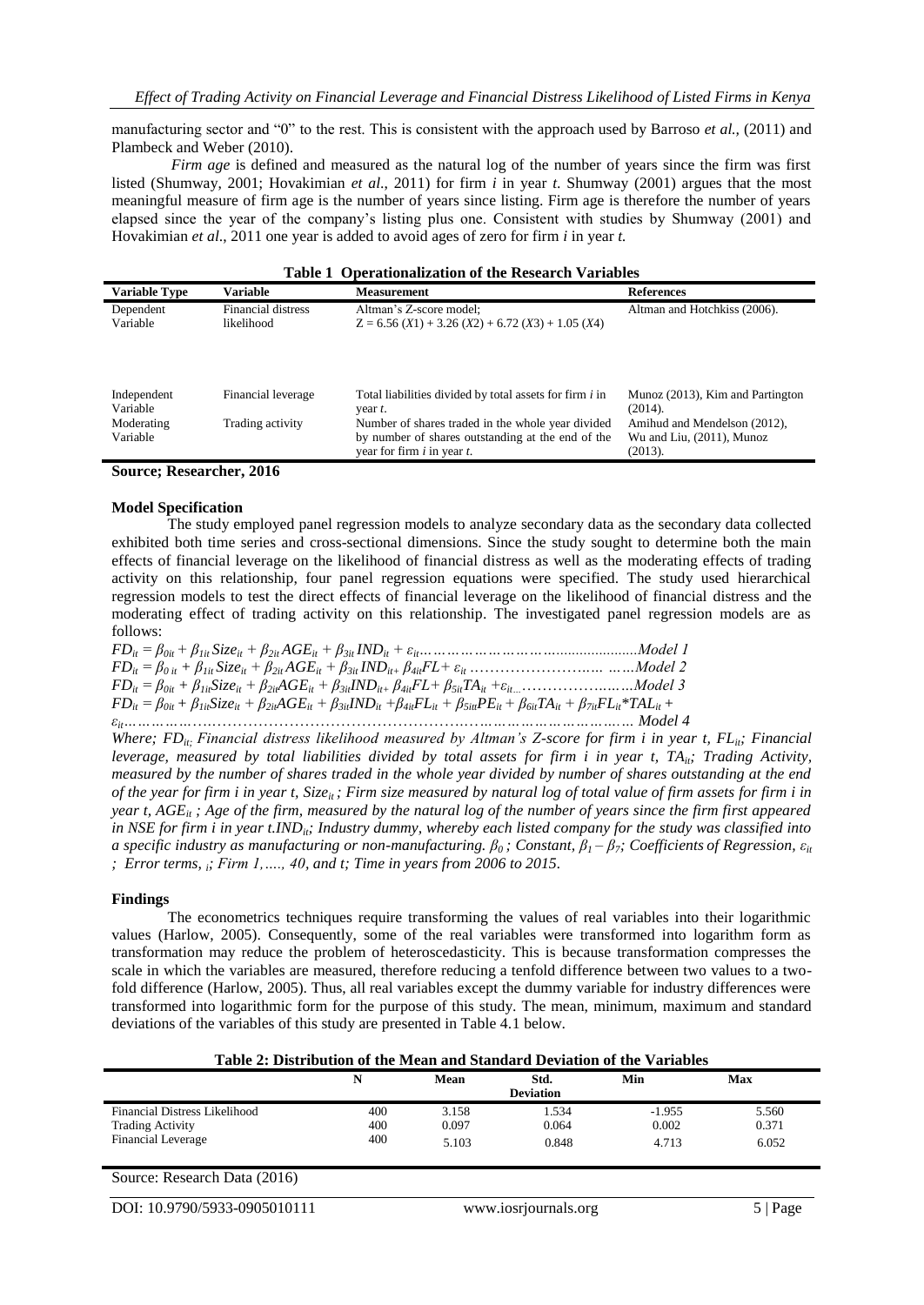Table 2 show the summary statistics for the secondary data observations of the original sample consisting of 40 firms over the period of analysis (2006-2015). The results indicate that during the analysis period, listed firms in Nairobi Securities Exchange had a mean of 5.103 and a standard deviation of 0.848 on financial leverage. This indicates that firms utilize borrowed money and this trend can be attributed to the fact that commercial bank loan is easier to arrange and acquire (Kodongo *et al.,* 2014). The corresponding high standard deviation of 0.848 supported by the wide range between minimum and maximum observations  $(4.713 -$ 6.052) of utilization of financial leverage show significant dispersion on leverage levels among listed firms.

Similarly, during the analysis period, listed firms had a mean financial distress likelihood index of 3.158. This depicts a fairly non-distressed status for the firms; signifying that majority of the firms were financially sound in relation to the Altman"s distress zones (Z<1.10, distress zone; 1.10<Z<2.60, grey zone; Z>2.60, safe zone). The corresponding standard deviation of 1.534 show a moderate variability of distress levels among the firms. This is further evidenced by the extreme observations of a minimum of -1.955 and maximum of 5.560. The result implies that while some firms may be in severe distress, others are quite financially safe.

The results output displayed in Table 4.1 denote that the average proportion of the firms" trading activity is 0.097 with a standard deviation of 0.064. The observation signifies that during the period of analysis, listed firms engage trading activity. The results further show a low dispersion on trading activity levels as signified by the standard deviation (0.064).

# **Correlation Analysis**

The Pearson correlations results on financial leverage was found to have a positive and significant correlation with financial distress likelihood  $(p<0.01)$ . This indicates that as financial leverage increases it raises the chances that the firm will face financial distress. The possible reasoning is that an increase in financial leverage is likely to inflict more constraints on the firm"s financial resources hence it will be financially distressed.

Trading activity was found to be negatively and significantly correlated with financial distress  $(p<0.01)$ . This implies that when trading activity is high it reduces the chances of the firm facing financial distress. The reason behind this is that shareholders' perceptions are influenced by trading activity. These perceptions will hence influence investment decisions of stakeholders, which ultimately affect the firm's cash flow. Thus, firms with more liquid stocks are likely to have less financial constraints.

Firm size was found to be negatively and significantly correlated with financial distress (*P<*0.01). This implies that as the size of the firm increases, financial distress is decreased. Therefore, small firms are likely to be in financial distress than large firms. The reason could be that small firms get it difficult to access funding from outside the firm since they have limited assets to form a collateral security compared to large firms. These results were in agreement with those by Babalola (2013) whose study of 80 Nigerian manufacturing listed firms in the Nigerian stocks exchange showed a positive and significant relationship between firm size and financial position. Large firms are less likely to face financial constraints because they have larger resources, have greater credibility thus can get loans and other resources to enable them survive.

Industry was found to have a negative and significant correlation with the likelihood of financial distress (P<0.05). This indicates that financial distress of a firm decreases relative to the industry to which the firm belongs. The possible reason is that different industries have different policies, have different accounting conventions and face different levels of competition.

In addition, firm age was found to have a negative and significant correlation with financial distress (P*<*0.05). This means that the age of the firm is negatively correlated with financial distress implying that as the age of the firm increases, financial distress is decreased. This indicates that older firms are less financially constrained since they have greater potential to get external financing due to accumulated collateral, have established stable links to clients and supporters thus have less financial constraints. Therefore, financial distress likelihood of firms is expected to decline with age (Farinas & Moreno, 2000).

| <b>Table 3: Pearson correlation Coefficient Results</b> |            |             |                      |         |        |  |
|---------------------------------------------------------|------------|-------------|----------------------|---------|--------|--|
|                                                         |            |             |                      |         |        |  |
| 1. FINANCIAL DISTRESS LIKELIHOOD                        |            |             |                      |         |        |  |
| 2 FIN LEVERAGE                                          | $.363**$   |             |                      |         |        |  |
| 3. INDUSTRY                                             | $-.049$    | $-.059$     |                      |         |        |  |
| 4.FIRMAGE                                               | $-.096$    | $.156^{**}$ | .058                 |         |        |  |
| 5.FIRMSIZ                                               | $-.187**$  | $-446$ **   | $.250^{**}$          | $-.036$ |        |  |
| <b>6.TRADING ACTIVITY</b>                               | $-.467$ ** | $-.307***$  | $-133$ <sup>**</sup> | .084    | $-204$ |  |

\*\* Correlation is significant at 0.01 level \* Correlation is significant at 0.05level; N=400 **Source:** Research Data, (2016)

# **Test Of Hypothesis**

Regression analysis was conducted to test the dependence of financial distress on control variables, independent variables and the interaction terms.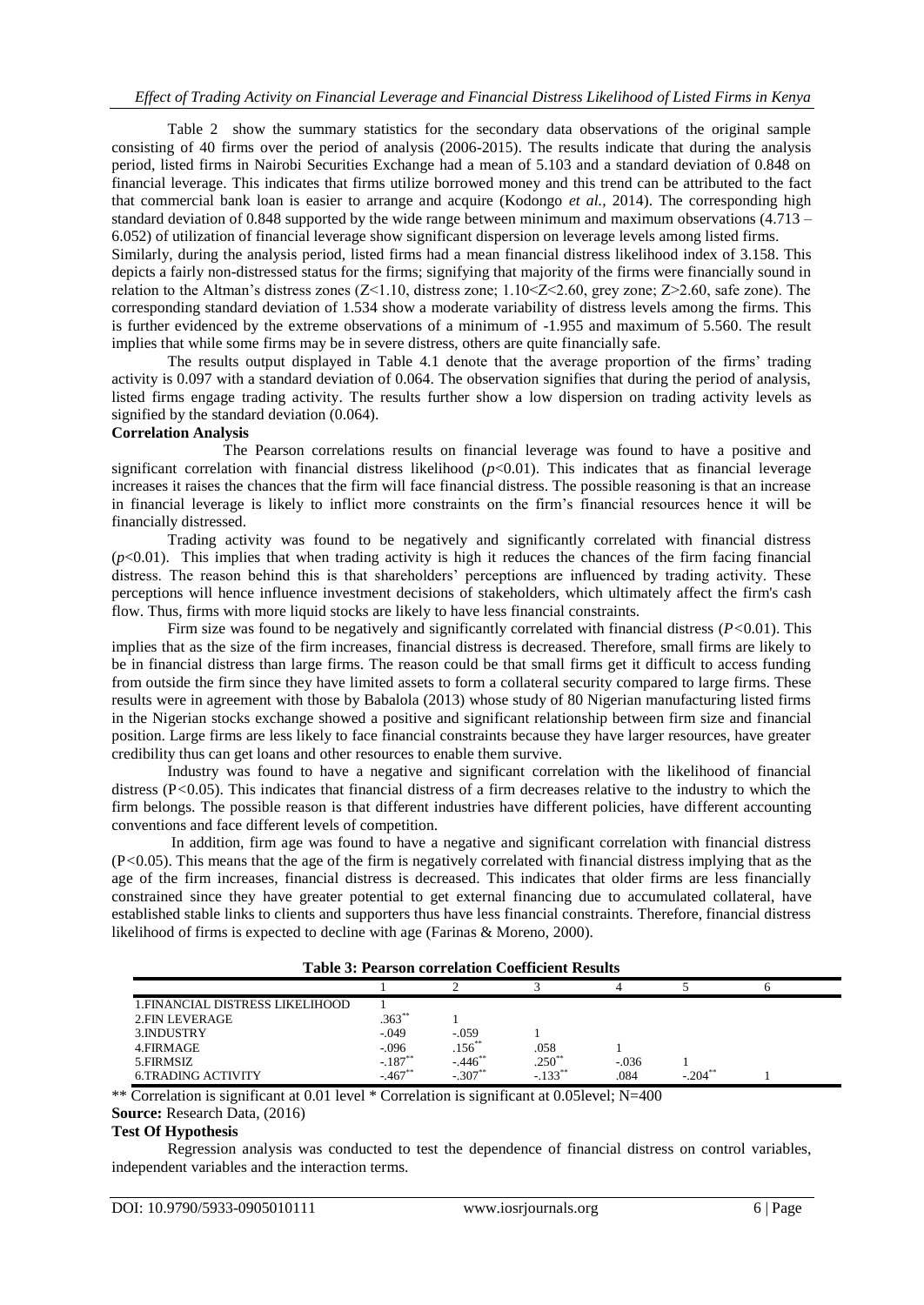### **Regression Results for Direct Effects**

Hierarchical regression method was used which involved entering variables in blocks. In model 1 the control variables were entered which included the firm age, firm size and industry. In model 2 financial leverage was introduced. Random effects regression models were run for all the models and the results are presented in Table 4

### *Control Effects for the Study*

Model 1 presents the results for control variables firm size, firm age and industry. The analysis results of the study revealed that 24% variation in financial distress likelihood was predicted by firm size, firm age and industry. This is based on the resultant coefficient of determination  $(R^2)$  value equivalent to 0.24. Their joint value was significant as shown by the F value of  $0.048$ ,  $p<0.05$ . Furthermore, the results showed that firm size had a negative and significant effect on financial distress likelihood (*β*=-0.064 *p*<0.01). The analysis results of the study showed that firm age had a negative and significant effect on financial distress likelihood (*β*=-0.177 *p*<0.01). Industry was found to have a negative and significant effect on financial distress (*β*=-0.016- *p*<0.01). *Direct Effects for the Study*

Model 2 shows the analysis results after inclusion of the independent variables; financial leverage. Table 4.3 show that both the independent variables and control variables jointly explain up to 32 % of variations in assessing the likelihood of financial distress of listed firms in Nairobi Securities Exchange. This is based on the resultant coefficient of determination  $(R^2)$  value equivalent to 0.32. Their joint effect was significant as shown by F value of 0.045,  $p<0.01$ . With an R<sup>2</sup> of 0.24 in model 1 and 0.0.32 in model 2, the analysis shows the change in R-Square statistic associated with the added variable (financial leverage) is 0.08. This increase in  $\mathbb{R}^2$ means that the information provided by the added independent variable increased the analysis of the likelihood of financial distress and reduced the error in financial distress likelihood by 0.003. This meant that including the independent variable improved the assessment of the likelihood financial distress.

# *Testing for Direct Effects for the Study*

The analysis results showed that financial leverage has a positive and significant effect on financial distress of listed firms in NSE  $(\beta=0.824; p<0.05)$ . This means that financial leverage has a significant effect on the likelihood of financial distress. This suggested that there was up to 0.824 unit increase in the likelihood of financial distress for each unit increase in financial leverage.

# **Regression Results for the Moderating Effects of Trading activity on the Relationship Between Financial leverage and Financial Distress**

Moderation implies that causal relationship between two variables changes as a function of the moderator variable. Moderation is said to exist if the amount of variance accounted for with the interaction is significantly more than the variance without the interaction and the coefficient of the interaction term is different from zero (Hayes, 2012). As recommended by Fairchild and MacKinnon (2009), moderating effect is deemed significant if the coefficients of the moderated variables are statistically significant and the predictive power  $(R^2)$  of the moderated regression equation is higher than that of the initial model.

Trading activity which is the moderator was entered in model 3 and the results indicate that trading activity had a negative significant effect on financial distress  $(\beta = -1.842; p < .05)$ . The introduction of trading activity explained an additional 9.2% above the financial leverage variables, indicating that the addition of a moderator variable did improve the assessment of financial distress. This finding revealed that there was up to a 1.842-unit decrease in the likelihood of financial distress for each unit increase in trading activity.

A comparison of panel regression results of the moderated equation against those of the model without moderation reveal that introduction of moderation resulted in improvement of the model"s predictive power as evidenced by increase in the adjusted  $\mathbb{R}^2$  values. The moderated equation (Model 4) jointly explain up to 52.2 % of variations in predicting financial distress of listed firms in Nairobi Securities Exchange. This is based on the resultant coefficient of determination  $(R^2)$  value equivalent to 0.522. Their joint effect was significant as shown by F value of 0.024,  $p<0.01$ . This increase in R<sup>2</sup> means that the information provided by the moderated variables improved the evaluation of financial distress likelihood. Further, the results show that the coefficients of interactive variables (product terms) in the moderated equation are all statistically significant at 5% levels. This statistical finding signify that the interaction between trading activity and financial leverage has significant moderation effect on the likelihood of financial distress of listed firms in Nairobi Securities Exchange.

Specifically, to test if trading activity moderates the relationship between financial leverage and financial distress likelihood of listed firms in Nairobi Securities Exchange the results of model 3 were noted which accounted for a variance in financial distress ( $R^2 = 0.412$ ). The introduction of the interaction term for financial leverage resulted in significantly more variance ( $R^2$  change = 0.011, F=3.879) indicating there was significant moderation. The results of the interaction term between trading activity and financial leverage as depicted by model four showed a negative and significant relationship (*β*=-1.498; *p*; < 0.05). This thus means that trading activity significantly moderates the relationship between financial leverage and financial distress. The results show a negative and significant effect of the interaction between trading activity and financial leverage on financial distress likelihood of listed firms. This is a significant antagonizing moderation effect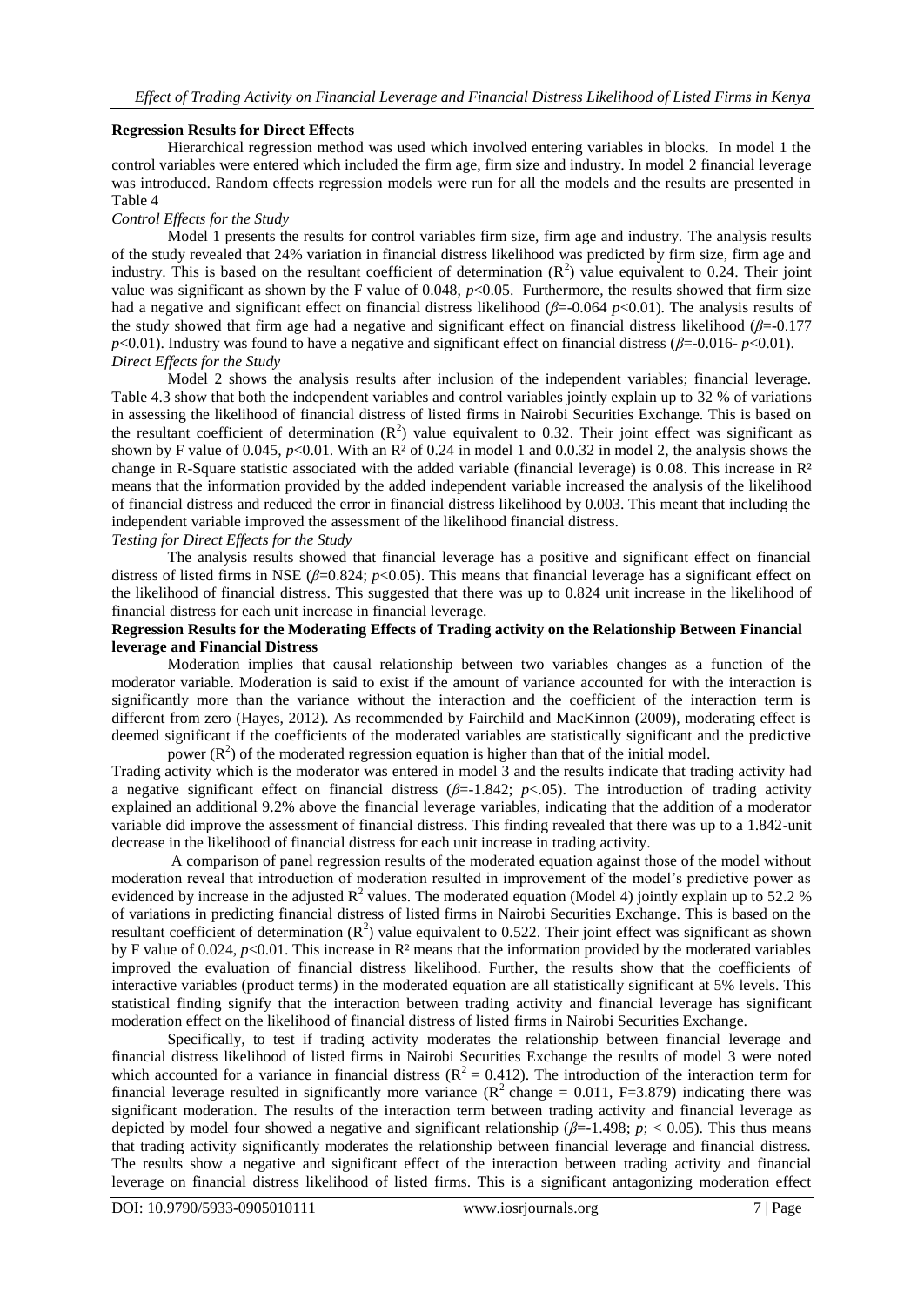considering the main effect of financial leverage on financial distress likelihood of listed firms is positive and significant.

# *Probing the Nature of the Interactions*

The examination of the graphical plots on the moderating effect of trading activity on the relationship between financial leverage and financial distress was antagonistic as at higher, mediumand low levels of trading activity, the effect of financial leverage on finacial distress was reversed as shown in Figure 4.1. It further indicates that at high levels of financial leverage, the high trading activity has a bigger moderating effect than at the low level. The slopes in the figure thus indicate that at high levels of trading activity, financial leverage was associated with less financial distress as compared to when it is with medium and low trading activity as shown in figure 4.1 below.



Figure 4.1: Moderation of Trading activity on the Relationship Between Financial Leverage and Financial Distress

|                                                             |                        | <b>Table 4: Regression Analysis Results</b> |                                                  |                |
|-------------------------------------------------------------|------------------------|---------------------------------------------|--------------------------------------------------|----------------|
| <b>Variables</b>                                            | <b>Model 1</b>         | <b>Model 2</b>                              | Model 3<br>Model 4                               |                |
| <b>Controls</b>                                             |                        |                                             |                                                  |                |
| Constant<br>**<br>0.981(0.541)                              | 0.422(0.699)           | $0.687(0.810)^{**}$                         | $.0.431(0.644)$ **                               |                |
| Firm Size<br>$0.066(-0.089)$ **                             | $-0.064 (-0.906)$ **   |                                             | $-0.066 (-0.084)^{**}$<br>$-0.065 (-0.081)^{**}$ |                |
| Firm Age<br>0.620)                                          | $-0.177 (-0.175)^{**}$ | $-0.091(-0.067)$ **                         | $-0.095$ ( $-0.094$ ) <sup>**</sup>              | $-0.100(-$     |
| Industry<br>$0.032$ )*                                      | $-0.016 (-0.074)^{**}$ | $-0.033 (-0.006)^{**}$                      | $-0.059(-0.093)$ **                              | $-0.053$ ( $-$ |
| <b>Predictors</b>                                           |                        |                                             |                                                  |                |
| <b>Financial Leverage</b><br>$0.376$ <sup>*</sup>           |                        | $0.824(2.650)$ *                            | $-0.181 (-0.251)^*$                              | $-0.283$ (-    |
| <b>Trading Activity</b><br>1.860)                           |                        |                                             | $-1.842 (-1.741)^*$                              | $-1.994$ (-    |
| <b>Interaction</b>                                          |                        |                                             |                                                  |                |
| Financial Leverage * Trading Volume<br>$1.462$ <sup>*</sup> |                        |                                             |                                                  | $-1.498(-$     |
| <b>Model summary statistics</b>                             |                        |                                             |                                                  |                |
| R Square                                                    | 0.24                   | 0.32                                        | 0.412                                            | 0.522          |
| Adjusted $R^2$                                              | 0.005                  | 0.322                                       | 0.415                                            | 0.434          |
| $R^2$ Change                                                | 0.24                   | 0.08                                        | 0.092                                            | 0.11           |
| F-Statistic                                                 | 3.682                  | 3.722                                       | 3.681                                            | 3.879          |
| Sig. F-Stat.                                                | 0.048                  | 0.045                                       | 0.038                                            | 0.024          |

DOI: 10.9790/5933-0905010111 www.iosrjournals.org 8 | Page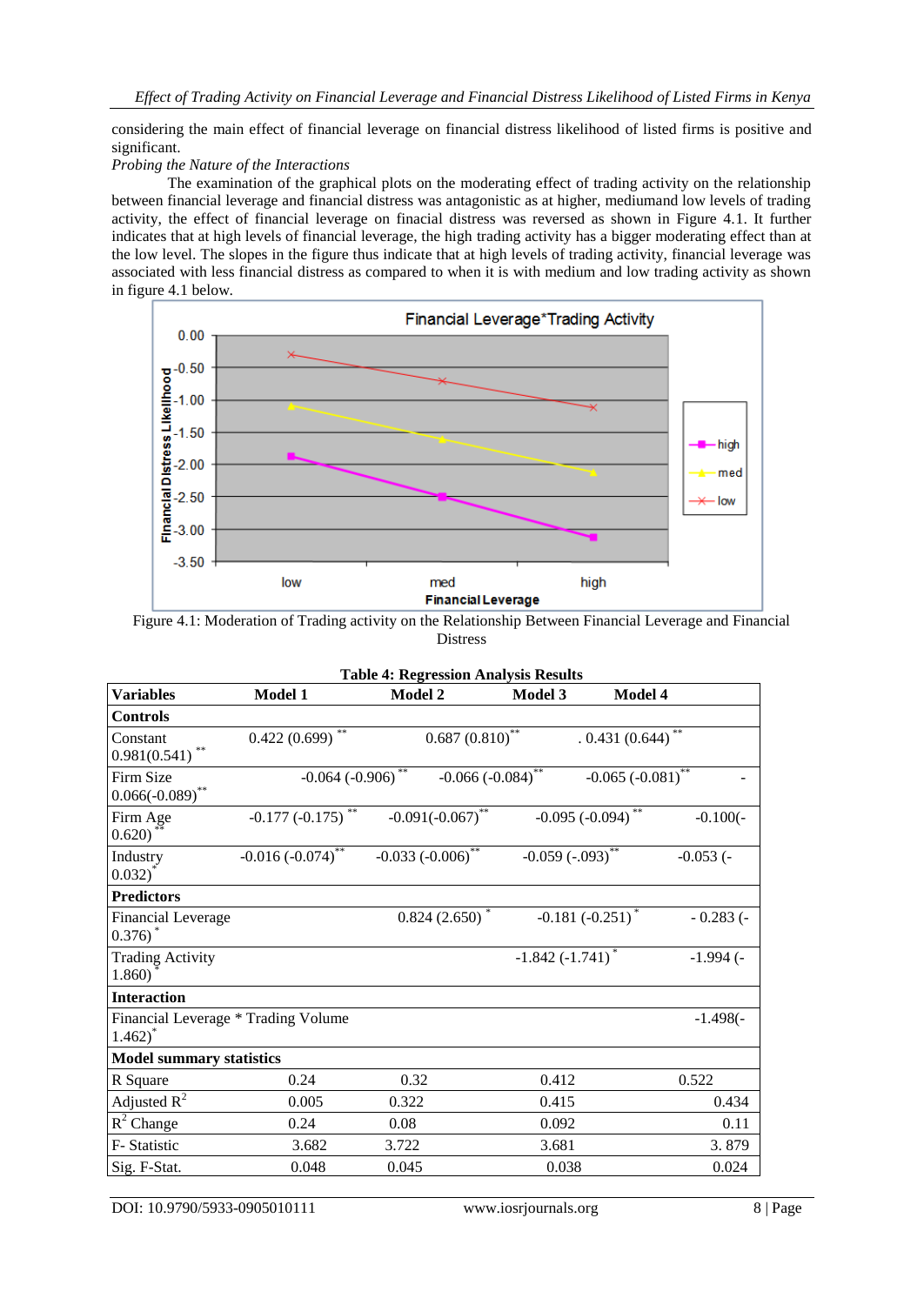| <sup>**</sup> Significant at 0.01 level * Significant at 0.05 level |
|---------------------------------------------------------------------|
| Figures in parenthesis are t-statistics                             |
| Source: Research Data, (2016)                                       |

### **Discussion of the Research Findings**

### **Effect of Financial Leverage on Financial Distress**

The objective of the study was to establish the effect of financial leverage on financial distress among listed firms in Nairobi Securities Exchange. The results in Table 4.3 showed that financial leverage has a positive and significant effect on the likelihood of financial distress of listed firms in NSE (*β*=0.824; *p*<0.05). This finding indicates that increasing financial leverage in firms will lead to an increase in the likelihood of financial distress in firms.

The research findings could be attributed to the high cost of debt financing prevailing in Kenya in terms of high fixed charges (interest) applied on borrowed capital. This is further explained by the fact that majority of Kenyan firms utilize the expensive loans as their main source of capital; due to lack of alternative sources of debt capital (Kibet *et al*., 2011). The finding is consistent with past research findings which showed positive relationship between financial leverage and financial distress. This finding is consistent with Caskey *et al.,* (2012) who found that leverage positively predicts the probability of distress as firms with high leverage are more exposed to a systematic distress factor. In addition, Graham *et al.,* (2011) finds that firms with more debt became financially distressed more frequently. The findings also support a study by Abu-Rub (2012) whose studies showed a positive relationship between financial leverage and financial distress as represented by return on equity among the Kenyan listed firms. Di Patti *et al.,* (2015) find that, ceteris paribus, a 10 % points increase in leverage is associated with almost a 1 % point higher probability of default.

The findings of this study are however contrary to the results by Muigai (2016) whose findings indicate a negative and significant effect of financial leverage on financial distress. Furthermore, the study also contradicts the results of Gupta *et al.* (2014) whose study ascribed a negative and significant association between use of debt capital and financial distress of Indian listed firms to high cost of debt capital in the Indian economy. The results also differ from those of Baimwera and Muriuki (2014) whose study concluded that there is no significant relationship between financial leverage and financial distress among the Kenyan listed firms.

# **Moderating Effect of Trading Activity on Financial Distress**

The study investigated the interaction effect after determining the influence of the moderating variable as a direct effect. This formed the precursor to the establishment of the interaction terms in the model. This study looked at trading activity as the moderator on the relationship between financial leverage and the likelihood of financial distress of listed firms in Kenya. The results in this study showed a negative and significant effect of the effect of trading activity on financial distress (*β*=-1.842; *p*<0.05). The finding revealed that trading activity plays an important role in enabling firms to be financially stable and reduces the likelihood of financial distress. Cheung *et al*. (2015) stated that an increase in trading activity may help managers to attract new funding for investment projects and may support value-enhancing activities such as corporate governance and market monitoring.

The findings of the study established that the interaction term between financial leverage and trading activity was negative and significant (*β*=-1.998; *p*<0.05). This means that leveraged firms backed with tradeable shares will negatively impact on the likelihood of financial distress situations. It therefore implies that with trading activity, firms will continue accessing external sources of capital which will enhance the firms to make decisions which positively influence the financial outcome.

### **VI. Conclusions**

The analysis results of the study indicated that financial leverage had a positive and significant effect on the likelihood of financial distress among listed firms in Nairobi Securities Exchange. This finding led to the conclusion that financial leverage can determine the likelihood of financial distress in listed firms in Nairobi Securities Exchange. This indicates that financial leverage invariably drives listed firms in Nairobi Securities Exchange into the likelihood of being financially distressed. Firms with higher leverage level will require a greater cash flow to pay interest and principal of their debt contracts, thereby imposing greater constraints on the firm"s financial resources.

The study also concluded that trading activity significantly moderates the relationship between financial leverage and the likelihood of financial distress among listed firms in Nairobi Securities Exchange. With trading activity, firms will continue accessing external sources of capital which will enhance the firms to make decisions which positively influence the financial outcome. The finding of this study thus qualified trading activity to be treated as a moderator for testing the interaction between financial leverage and the likelihood of financial distress. This result showed that with liquid stocks there is less chances of financial distress among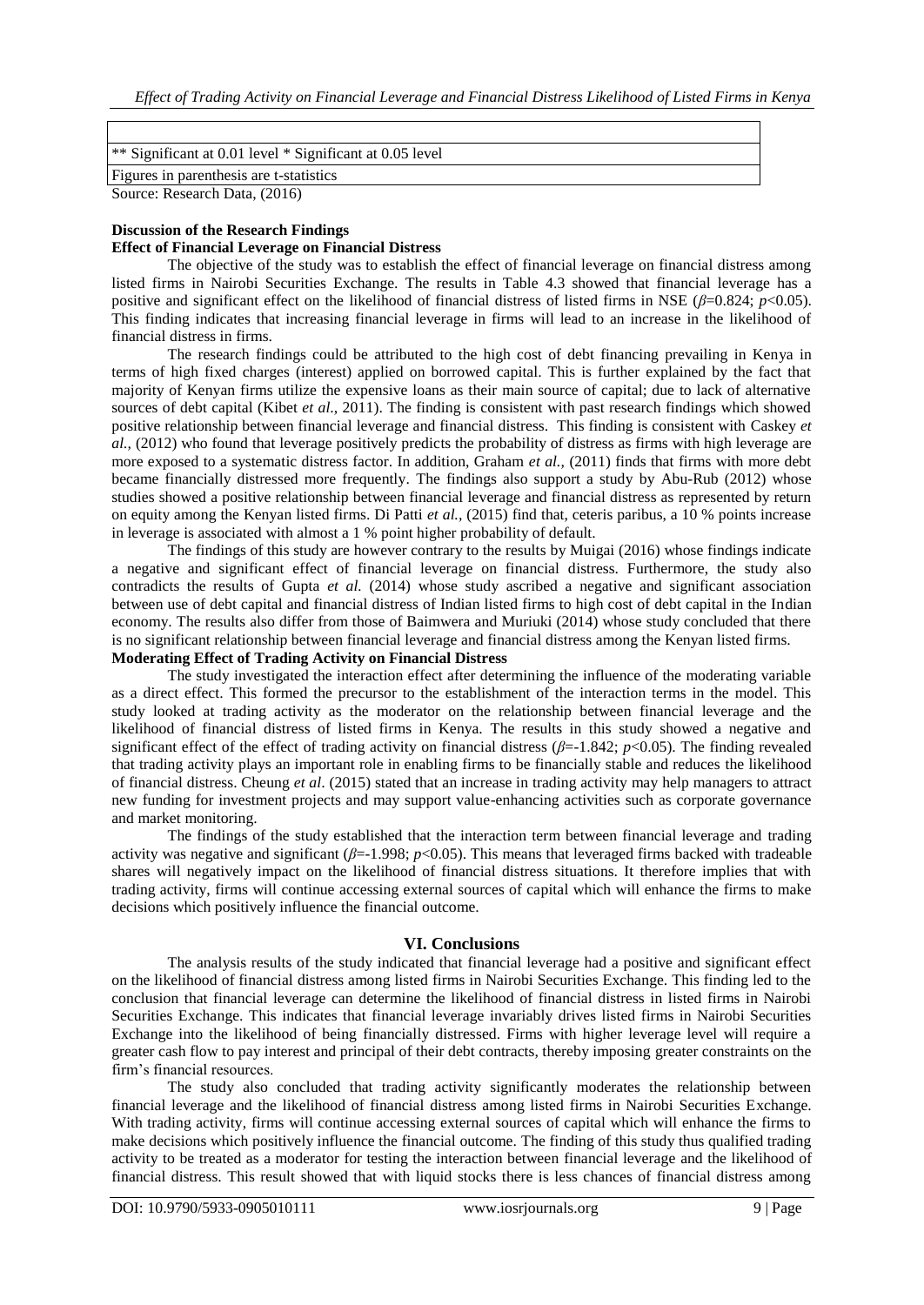firms. The study therefore concludes that the firms should aim to have liquid stock as it raises certainty among the investors, acts as a source of capital and public trading of a firm's stock can influence managerial incentives.

### **VII. Recommendations**

The study found the relationship between financial leverage and the likelihood of financial distress to be positive and significant. This point to the fact that financially leveraged firms are more likely to be predicted as financially distressed compared to unleveraged firms. Therefore, the firms should take keen scrutiny of their financial structures. Hence, the study recommends that the managers should put structures that aid in evaluating the extent of leverage in its capital structure as financial leverage will positively influence the likelihood of financial distress.

In addition, the results indicate that trading activity significantly moderates the relationship between financial leverage and the likelihood of financial distress. This implies that the effects of financial leverage can be mitigated by firms having liquid stocks. Therefore, the study recommends that management should initiate policies that enhance trading activity in their firms. In addition, firms should hold significant amounts of tradeable securities since trading activity was found to have a negative and significant influence on the likelihood of financial distress. This recommendation is in line with feedback theory which postulates that stock liquidity sends positive signals to the potential inventors and other stakeholders who intend to have engagement with the firm. Furthermore, this study only incorporated listed firms in Nairobi Securities Exchange. Given the ostensible concerns of financial distress, the study recommends future research using different samples (such as private non-listed firms or Small Market Enterprises) which may provide additional insights and add to the existing understanding of the issues explored in this study.

### **References**

- [1]. Abu-Rub, N. (2012). Capital structure and firm performance: Evidence from Palestine Stock Exchange. Journal of Money, Investment and Banking, 23(4), 109-117.
- [2]. Agarwal, V., & Taffler, R. (2008). Comparing the performance of market-based and accounting-based bankruptcy prediction models. Journal of Banking & Finance, 32(8), 1541-1551.
- [3]. Ali, S., Liu, B., & Su, J. J. (2018). Does corporate governance quality affect default risk? The role of growth opportunities and stock liquidity. International Review of Economics & Finance.
- [4]. Al-khatib, H., & Al-Horani, A. (2012). Predicting Financial Distress of Public Companies Listed in Amman Stock Exchange. European Scientific Journal, 8(15) International Journal of Management Research and Reviews, 2(3), 443-448.
- [5]. Amihud, Y., & Mendelson, H. (2012). Liquidity, the value of the firm, and corporate finance. Journal of Applied Corporate Finance, 24(1), 17-32.
- [6]. Altman, E., & Hotchkiss, E. (2006). Corporate Financial Distress and Bankruptcy. Predict and Avoid Bankruptcy, Analyze and Invest in Distressed Debt. 3<sup>rd</sup> Edition, New Jersey.
- [7]. Babalola, Y. A. (2013). The effect of firm size on firms profitability in Nigeria. Journal of Economics and Sustainable Development, 4(5), 90-94.
- [8]. Baimwera, B., & Muriuki, A. (2014). Analysis of corporate financial distress determinants: A survey of non-financial firms listed in the NSE. International Journal of Current Business and Social Sciences, 1(2), 58-80.
- [9]. Barroso, C., Villegas, M. M., & Perez‐ Calero, L. (2011). Board Influence on a Firm's Internationalization. Corporate Governance: An International Review, 19, No. 4, 351-367.
- [10]. Bharath, S.T., Jayaraman, S., & Nagar, V. (2013). Exit as governance: an empirical analysis. Journal of Finance 68, 2515–2547.
- [11]. Boubaker, S., Hamza, T., & Vidal-García, J. (2016). Financial distress and equity returns: A leverage-augmented three-factor model. Research in International Business and Finance.
- [12]. Brogaard, J., Li, D., & Xia, Y. (2017). Stock liquidity and default risk. Journal of Financial Economics, 124(3), 486-502.
- [13]. Brad, L., Munteanu, A., & Brasoveanu, I. V. (2015). Measuring the performance of Romanian listed companies considering their individual characteristics. Procedia Economics and Finance, 32, 1225-1235.
- [14]. Caskey, J., Hughes, J., & Liu, J. (2012). Leverage, excess leverage, and future returns. Review of Accounting Studies, 17(2), 443- 471.
- [15]. Chancharat, N., Tian, G., Davy, P., McCrae, M., & Lodh, S. (2010). Multiple states of financially distressed companies: Tests using a competing-risks model. Australasian Accounting Business & Finance Journal, 4(4), 27.
- [16]. Cheung, W. M., Chung, R., & Fung, S. (2015). The effects of stock liquidity on firm value and corporate governance: Endogeneity and the REIT experiment. Journal of Corporate Finance, 35, 211-231.
- [17]. Das, S. R., Hanouna, P., & Sarin, A. (2009). Accounting-based versus market-based cross-sectional models of CDS spreads. Journal of Banking & Finance, 33(4), 719-730.
- [18]. Di Patti, E. B., D"Ignazio, A., Gallo, M., & Micucci, G. (2015). The role of leverage in firm solvency: evidence from bank loans. Italian Economic Journal, 1(2), 253-286.
- [19]. Doumpos, M., Niklis, D., Zopounidis, C., & Andriosopoulos, K. (2015). Combining accounting data and a structural model for predicting credit ratings: Empirical evidence from European listed firms. Journal of Banking & Finance, 50, 599-607.
- [20]. Edmans, A. (2009). Blockholder trading, market efficiency, and managerial myopia. The Journal of Finance, 64(6), 2481-2513.
- [21]. Fairchild, A. J., & MacKinnon, D. P. (2009). A general model for testing mediation and moderation effects. Prevention Science, 10(2), 87-99.
- [22]. Fang, V. W., Noe, T. H., & Tice, S. (2009). Stock market liquidity and firm value. Journal of financial Economics, 94(1), 150-169.
- [23]. Farinas, J. C., & Moreno, L. (2000). Firms' growth, size and age: a nonparametric approach. Review of Industrial Organization, 17(3), 249-265.
- [24]. Figini, S., Maggi, M., & Uberti, P. (2018). The market rank indicator to detect financial distress. Econometrics and Statistics.
- [25]. Fitzpatrick, J., & Ogden, J. P. (2011). The detection and dynamics of financial distress. International Review of Finance, 11(1), 87- 121.